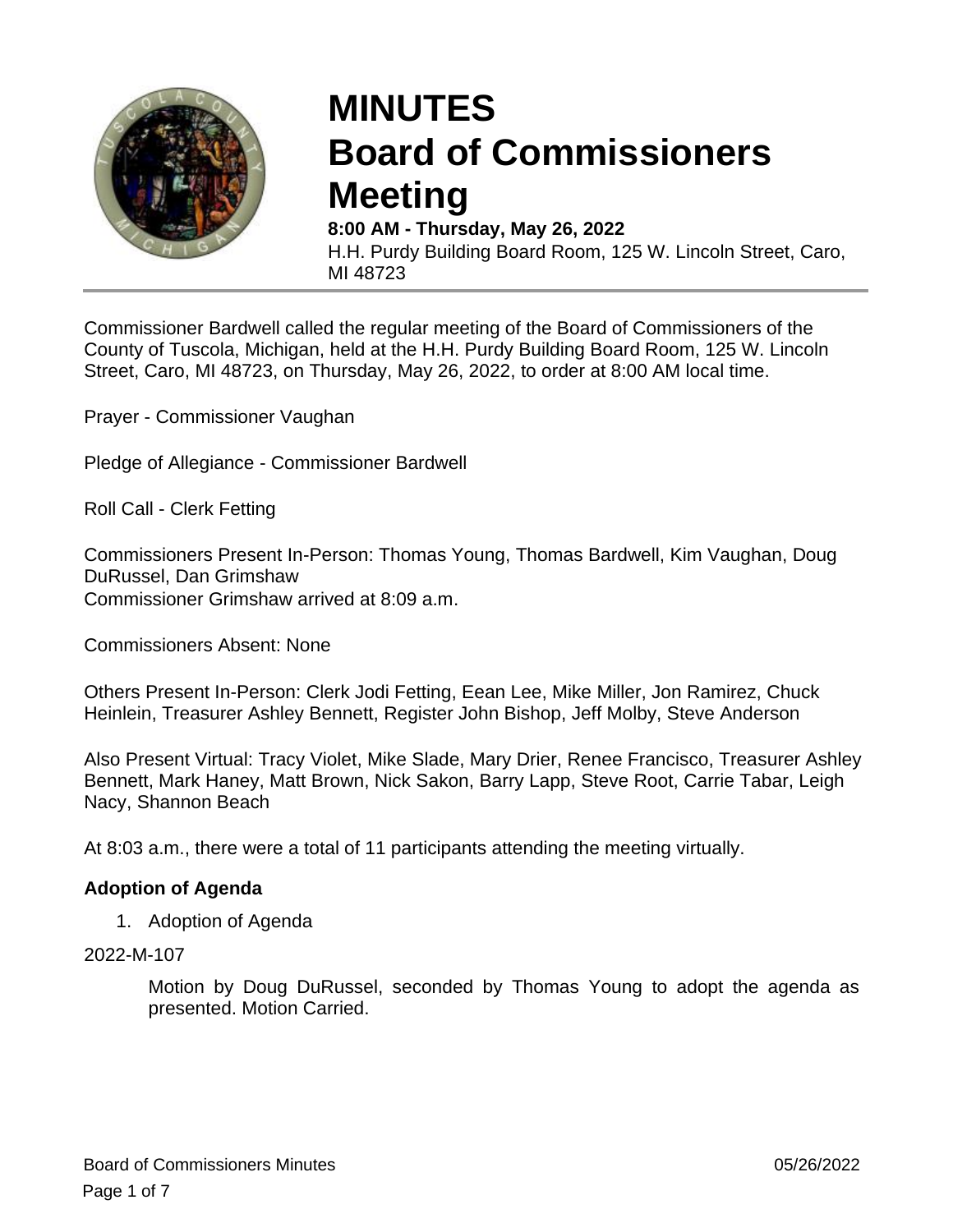## **Action on Previous Meeting Minutes**

1. Action on Previous Meeting Minutes

2022-M-108

Motion by Thomas Young, seconded by Doug DuRussel to adopt the meeting minutes from the May 12, 2022 Regular meeting. Motion Carried.

## **Brief Public Comment Period for Agenda Items Only**

None

## **Consent Agenda**

#### 2022-M-109

Motion by Thomas Young, seconded by Doug DuRussel that the Consent Agenda Minutes and Consent Agenda Items from the May 23, 2022 Committee of the Whole meeting be adopted. Motion Carried.

## **CONSENT AGENDA**

1. Tuscola County Suicide Prevention Coalition Request to Use Tuscola County Courthouse Lawn on September 7, 2022 -

Move to approve the request by the Tuscola County Suicide Prevention Coalition to use the Courthouse lawn on Wednesday, September 7, 2022 from 3:30 p.m. to 7:00 p.m. for their annual suicide awareness event. This will include placing signage on the lawn throughout the month of September for Suicide Prevention month.

2. Hazardous Materials Emergency Preparedness (HMEP) Planning Program Fiscal Year 2021-2022 Grant Agreement -

Move to approve the Fiscal Year 2021-2022 Hazardous Materials Emergency Preparedness (HMEP) Planning Program Grant Agreement. Also, all appropriate signatures are authorized.

3. Champagne & Marx Excavating Inc. Agreement for Exterior Water Service and Demolition of Sprinkler System at Michigan State Police Post -

Move to approve the agreement with Champagne & Marx Excavating for water service work at the Michigan State Police Post, Caro, MI Also, all appropriate signatures are authorized.

4. Winninger Fire Protection, LLC Agreement for Interior Fire Suppression Modification at the Michigan State Police Post -

Move to approve the agreement with Winninger Fire Protection, LLC for interior fire suppression modification at the Michigan State Police Post, Caro, MI. Also, appropriate signatures are authorized.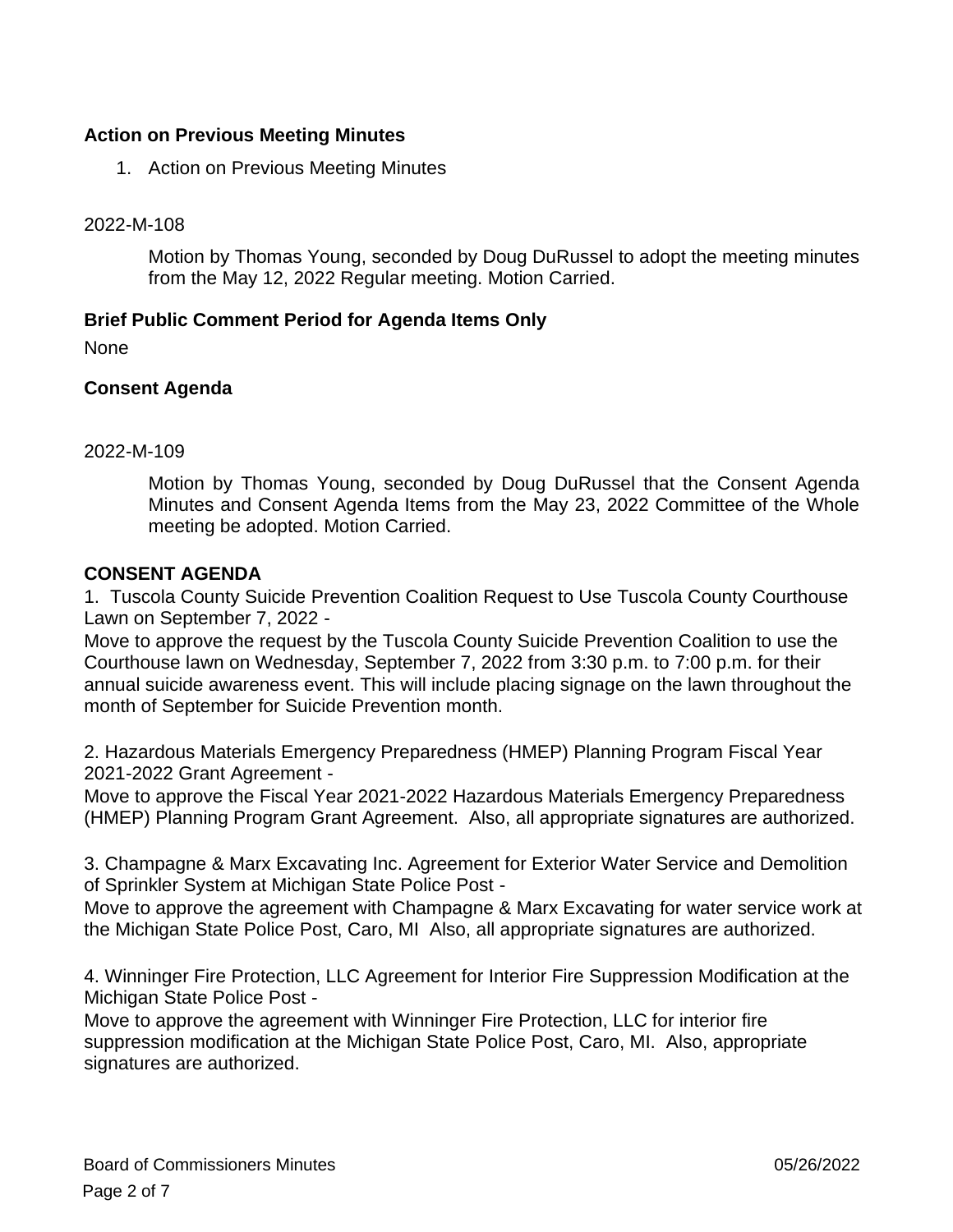## **New Business**

None

## **Old Business**

1. Multi-Year Plan for Region VII Area Agency on Aging's Services for Tuscola County -

## 2022-M-110

Motion by Thomas Young, seconded by Doug DuRussel to approve the request from the Human Development Commission for an additional \$17,595.00 to continue to provide Homemaking, Personal Care and CHORE services through the end of the Fiscal Year, September 30, 2022. Also, all budget amendments through the use of fund balance be approved. Motion Carried.

2. Community Corrections Fiscal Year 2023 Grant Application Approval Resolution -

#### 2022-M-111

Motion by Thomas Young, seconded by Doug DuRussel to approve Resolution 2022- 10 for the Community Corrections Fiscal Year 2023 Grant Application. Also, all appropriate signatures be authorized.

Yes: Thomas Young, Doug DuRussel, Thomas Bardwell, Kim Vaughan, and Dan Grimshaw

Motion Carried.

3. Resolution to Proclaim September as Relay for Life Month in Tuscola County -

#### 2022-M-112

Motion by Kim Vaughan, seconded by Thomas Young to adopt Resolution 2022-11 proclaiming September as Relay for Life Month in Tuscola County.

Yes: Thomas Young, Thomas Bardwell, Kim Vaughan, Doug DuRussel, and Dan Grimshaw

Motion Carried.

4. Annex Rooftop Heating and Cooling Units Replacement Bid Openings - Mike Miller, Building and Grounds Director, presented to the Board regarding the bids after his review. Great Lakes Air Mechanical equipment did not meet the RFP specifications. It was clarified that Lee's Mechanical is located in Pontiac. Board discussed awarding the bid between RMS and Johnson Controls. Board would like Mike Miller to reach out to Johnson Controls to see if their price could be lowered.

#### 2022-M-113

Motion by Thomas Young, seconded by Kim Vaughan to award the bid for the Annex Rooftop HVAC unit to Johnson Controls in the amount of \$58,830.00. After discussion, Motion Withdrawn by Commissioner Young and Commissioner Vaughan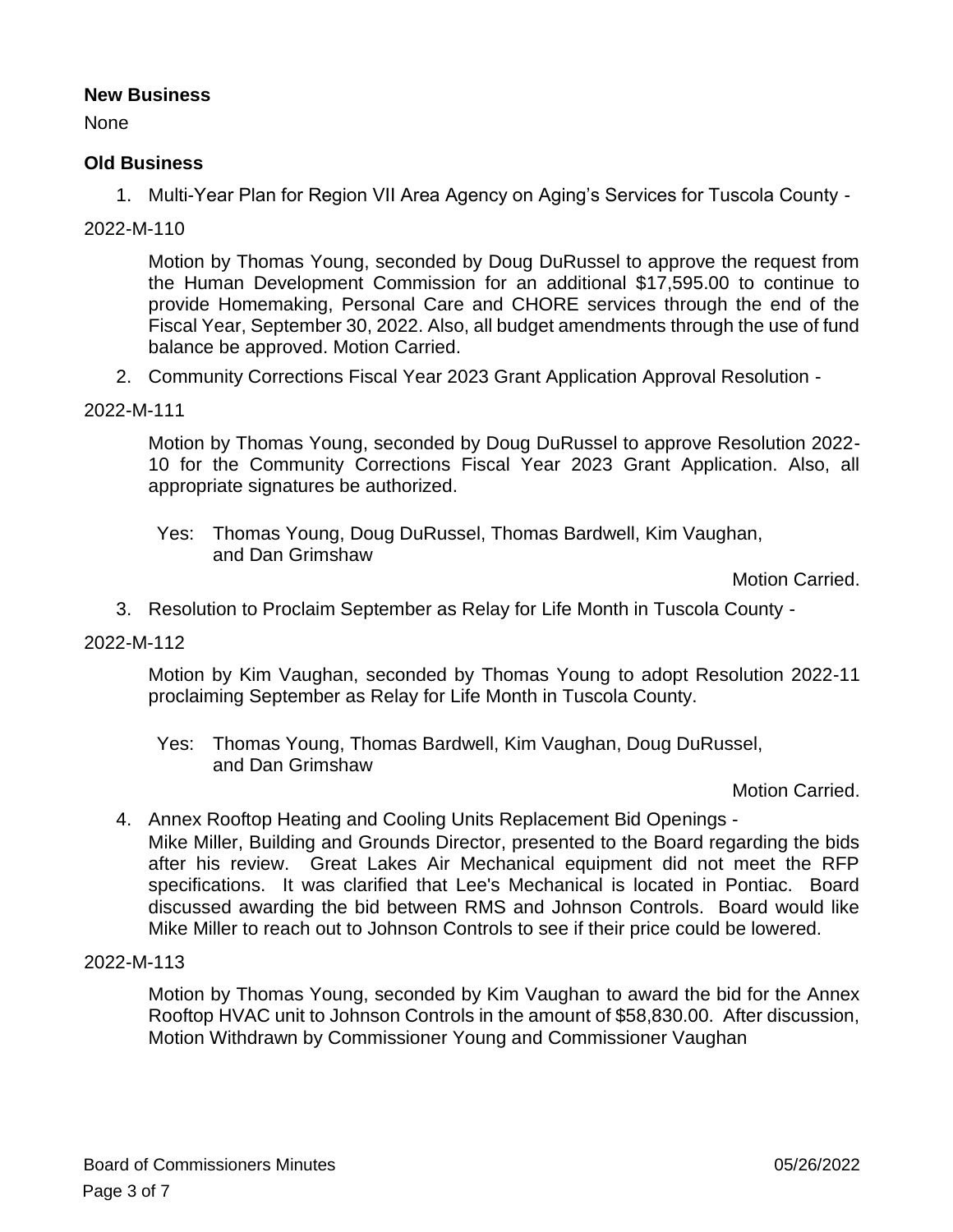#### 2022-M-114

Motion by Kim Vaughan, seconded by Dan Grimshaw to award the bid for the Annex Rooftop HVAC unit at the discretion of the Building and Grounds Director in an amount from \$51,868.00 to \$54,500.00. Motion Carried.

#### **Correspondence/Resolutions**

- 1. Newsletter from Senator Kevin Daley
- 2. Road Commissioner Minutes from April 28, 2022 and May 5, 2022
- 3. Menominee County Resolution 2022-09 Opposing Michigan House Bills 4729, 4730, 4731 and 4732 - Treasurer Bennett and Register Bishop addressed the Board requesting the Board to

adopt a similar resolution. Matter discussed.

#### 2022-M-115

Motion by Doug DuRussel, seconded by Kim Vaughan to follow Menominee Resolution opposing House Bills 4729, 4730, 4731 and 4732 in support of our County Treasurer and Register of Deeds.

- Yes: Thomas Young, Thomas Bardwell, Kim Vaughan, and Doug **DuRussel**
- No: Dan Grimshaw

Motion Carried.

#### **Commissioner Liaison Committee Reports**

#### *Young*

Board of Public Works

County Road Commission Liaison - -Update provided on the permits for Thumb Electric broadband project.

-Update provided on a Wisner Township abandoned road.

Dispatch Authority Board -

-Update provided as Director Ramirez is working hard to implement positive change.

Genesee Shiawassee Thumb Works

Great Start Collaborative

Human Services Collaborative Council (HSCC)

Jail Planning Committee

MAC Agricultural/Tourism Committee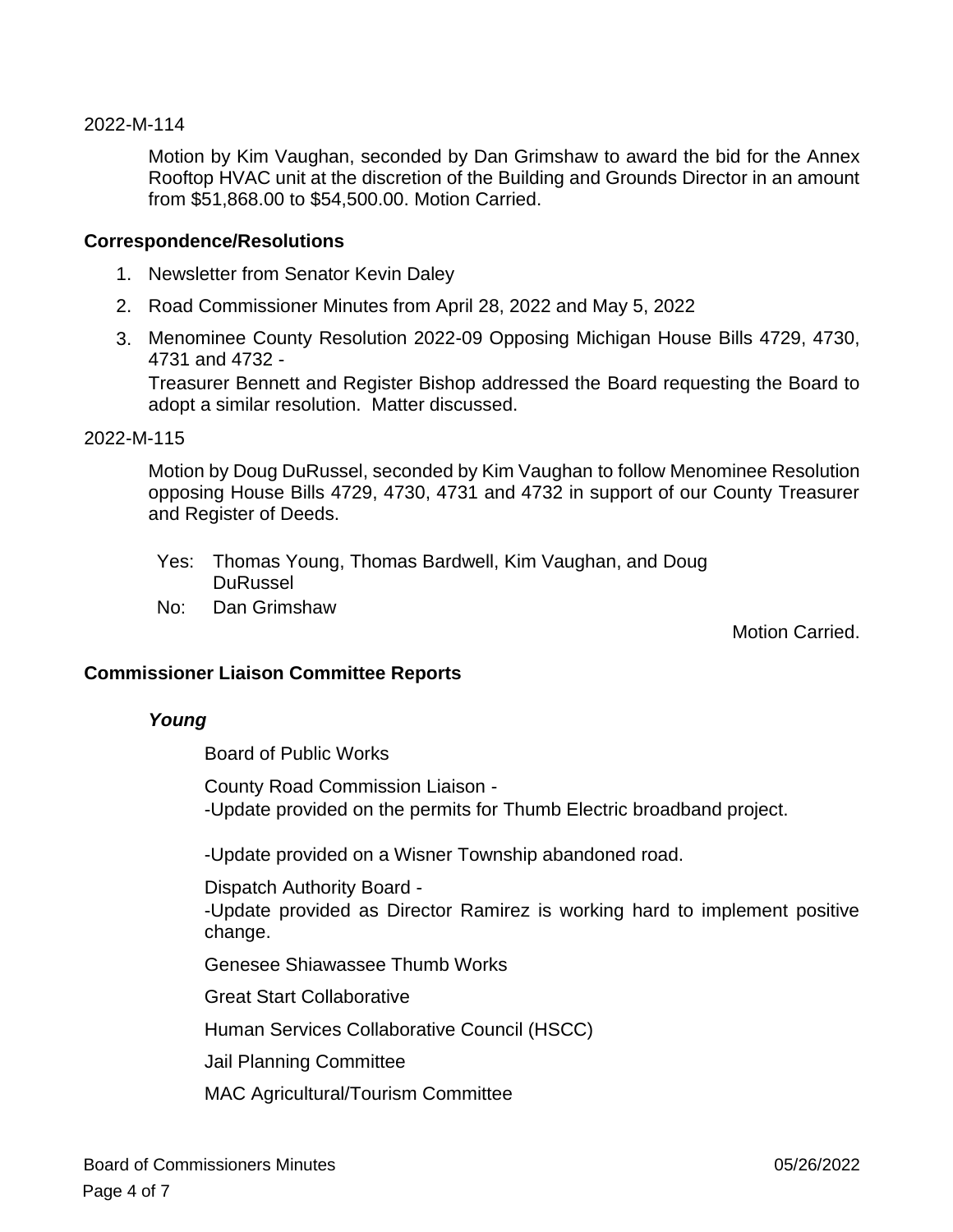Region VII Economic Development Planning

Saginaw Bay Coastal Initiative

Senior Services Advisory Council

Tuscola 2020

Local Units of Government Activity Report -

-Commissioner Young had a discussion with Dennis Porter regarding barking dogs not being included in the County Animal Control Ordinance. Board discussed the proposed Ordinance with input provided by Treasurer Bennett and Director Nacy.

## *Vaughan*

No Report

Board of Health

County Planning Commission

Economic Development Corp/Brownfield Redevelopment

MAC Environmental Regulatory

Mid-Michigan Mosquito Control Advisory Committee

NACO-Energy, Environment & Land Use

Parks and Recreation Commission

Tuscola County Fair Board Liaison

Local Units of Government Activity Report

## *Grimshaw*

Behavioral Health Systems Board

Recycling Advisory

Jail Planning Committee

MI Renewable Energy Coalition (MREC)

Local Units of Government -

-Update provided on the Denmark Township lagoon and why it needs to be fixed. Denmark Township Supervisor Chuck Heinlein explained the Townships need and request.

-Denmark Township and Vassar City has to replace emergency radios and there is a concern regarding the costs. Director Ramirez and Emergency Manager Anderson provided further explanation and clarification.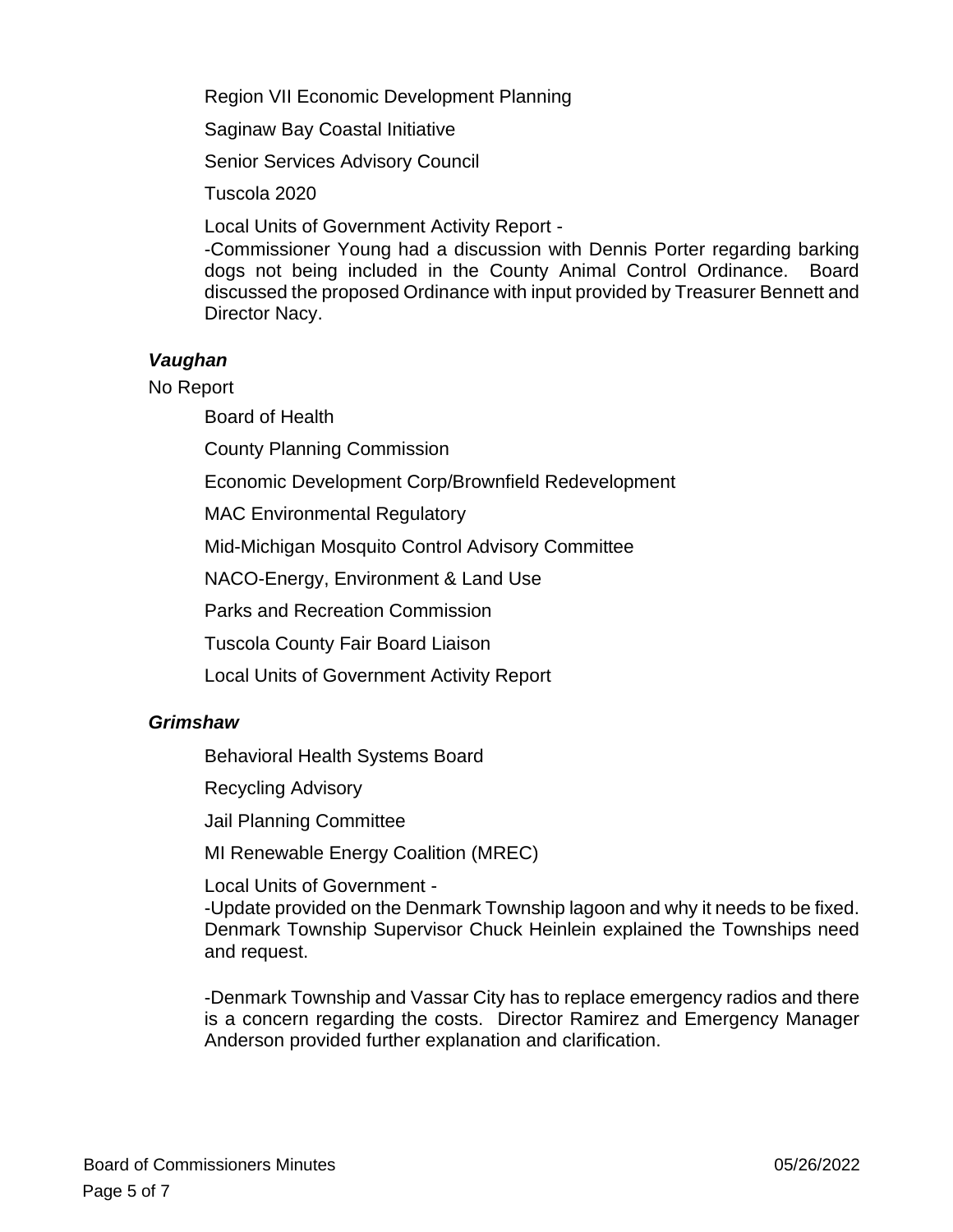## *DuRussel*

Board of Health -

-COVID numbers within the County were rising but are still trying to come back down. Also, new signage was discussed.

Community Corrections Advisory Board

Department of Human Services/Medical Care Facility Liaison - -Update provided on effective tracking of incident reports.

Genesee Shiawassee Thumb Works

Local Emergency Planning Committee (LEPC)

MAC Judiciary Committee

MEMS All Hazard - -Meeting was May 25, 2022 and there are many training sessions offered for members of the team.

Local Units of Government Activity Report

## *Bardwell*

Behavioral Health Systems Board

Caro DDA/TIFA

Economic Development Corp/Brownfield Redevelopment

MAC 7th District

MAC Workers Comp Board - Meets June 2, 2022

MAC Finance Committee

TRIAD

Local Units of Government Activity Report

## **Other Business as Necessary**

-School Training for Active Shooters - Steve Anderson feels that Tuscola County is prepared better than most as many training opportunities have been presented and participated in.

At 10:30 a.m., there were a total of 18 participants attending the meeting virtually.

## **Extended Public Comment**

-Chuck Heinlein provided an update from Denmark Township.